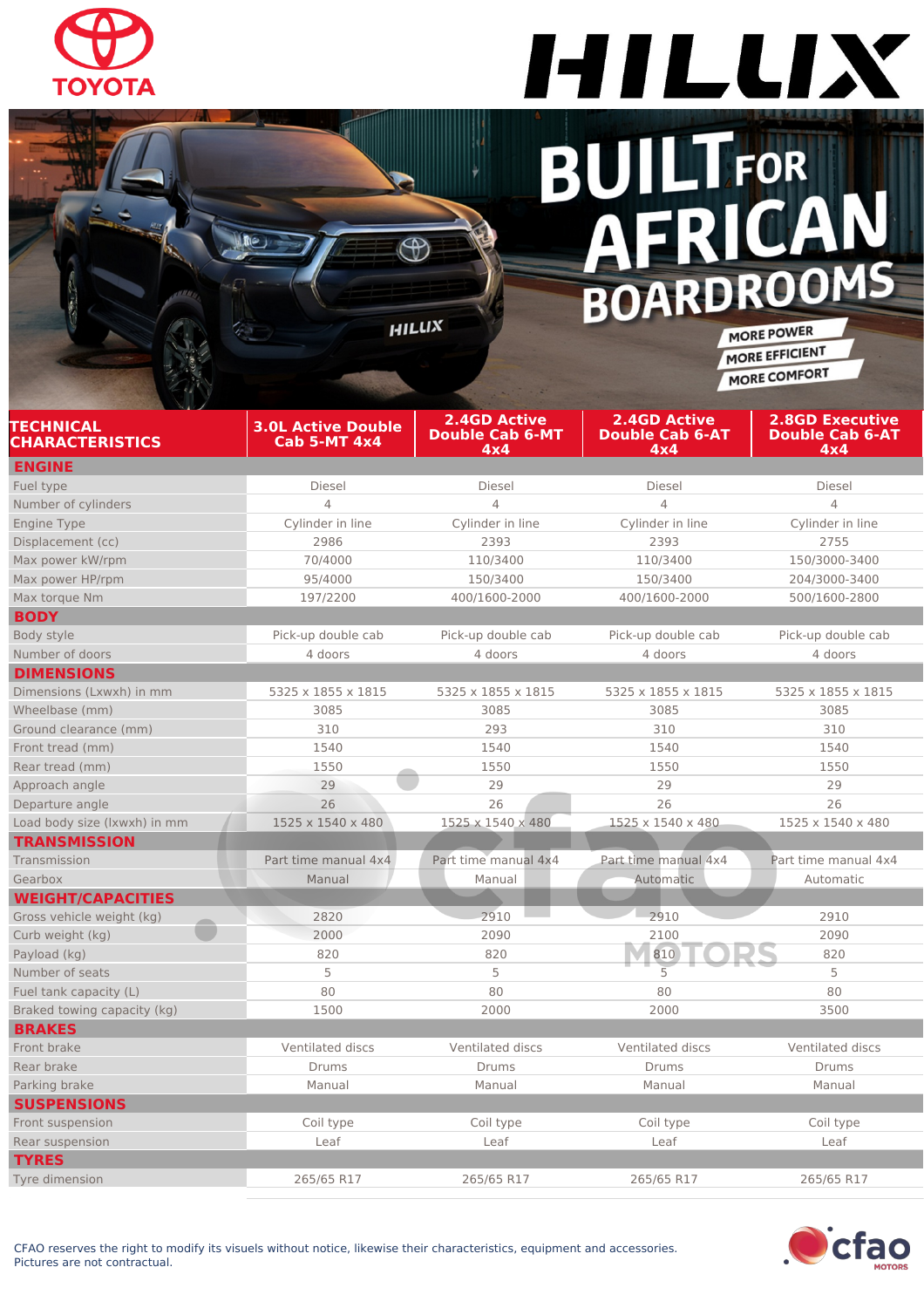## **TOYOTA**

# HILLIX

| <b>EXTERIOR</b>                        | <b>3.0L Active Double</b><br><b>Cab 5-MT 4x4</b> | <b>2.4GD Active</b><br><b>Double Cab 6-MT</b><br>4x4 | <b>2.4GD Active</b><br><b>Double Cab 6-AT</b><br>4x4 | <b>2.8GD Executive</b><br><b>Double Cab 6-AT</b><br>4x4 |
|----------------------------------------|--------------------------------------------------|------------------------------------------------------|------------------------------------------------------|---------------------------------------------------------|
| Wheels                                 | Aluminium                                        | Aluminium                                            | Aluminium                                            | Aluminium                                               |
| Bumper - Front&Rear                    | Body colour                                      | Body colour                                          | Body colour                                          | Body colour                                             |
| Front grill                            | Body colour                                      | Body colour                                          | Body colour                                          | Chrome                                                  |
| Door handles                           | Chrome                                           | Chrome                                               | Chrome                                               | Chrome                                                  |
| Door mirrors                           | Chrome                                           | Chrome                                               | Chrome                                               | Chrome                                                  |
| Folding side mirrors                   | Electric                                         | Electric                                             | Electric                                             | Electric                                                |
| Adjustable side mirrors                | Electric                                         | Electric                                             | Electric                                             | Electric                                                |
| Mudguars                               | Front, Rear                                      | Front, Rear                                          | Front, Rear                                          | Front, Rear                                             |
| Footboard                              | Rear step, Side step                             | Rear step, Side step                                 | Rear step, Side step                                 | Rear step, Side step                                    |
| <b>INTERIOR &amp; COMFORT</b>          | <b>3.0L Active Double</b><br><b>Cab 5-MT 4x4</b> | <b>2.4GD Active</b><br><b>Double Cab 6-MT</b><br>4x4 | <b>2.4GD Active</b><br><b>Double Cab 6-AT</b><br>4x4 | <b>2.8GD Executive</b><br><b>Double Cab 6-AT</b><br>4x4 |
| Touchscreen                            | 8"                                               | 8"                                                   | 8"                                                   | 8"                                                      |
| Radio                                  | Radio MP3                                        | Radio MP3                                            | Radio MP3                                            | Radio MP3                                               |
| Connections                            | USB, Bluetooth, Apple<br>CarPlay, Android Auto   | USB, Bluetooth, Apple<br>CarPlay, Android Auto       | USB, Bluetooth, Apple<br>CarPlay, Android Auto       | USB, Bluetooth, Apple<br>CarPlay, Android Auto          |
| Steering wheel audio control           | $\checkmark$                                     | V                                                    |                                                      | $\checkmark$                                            |
| Loud speakers                          | 6                                                | $\Delta$                                             | $\overline{4}$                                       | 6                                                       |
| Plug 12V                               | $\mathbf{1}$                                     | $\mathbf{1}$                                         | 1                                                    | $\overline{2}$                                          |
| Air conditionning                      | Manual                                           | Manual                                               | Manual                                               | Automatic driver &<br>passenger                         |
| Central armrest                        | Front                                            | Front                                                | Front                                                | Front, Rear                                             |
| Coolbox                                |                                                  |                                                      |                                                      | ✓                                                       |
| Cup holder(s)                          | Front                                            | Front                                                | Front                                                | Front, Rear                                             |
| Power windows                          | Front, Rear                                      | Front, Rear                                          | Front, Rear                                          | Front, Rear                                             |
| Central door locking                   | Yes                                              | Yes                                                  | Yes                                                  | Yes                                                     |
| Central door locking while driving     |                                                  |                                                      | ✔                                                    | ✔                                                       |
| Smart keys                             |                                                  |                                                      |                                                      | ✓                                                       |
| Push & start system                    |                                                  |                                                      |                                                      | ✔<br>$\checkmark$                                       |
| Keyless entry system<br>Steering wheel | Urethane                                         | Urethane                                             | Urethane                                             | Leather                                                 |
| Adjustable steering wheel              | Height and reach<br>adjustable                   | Height and reach<br>adjustable                       | Height and reach<br>adjustable                       | Height and reach<br>adjustable                          |
| Upholstery                             | Fabric                                           | Fabric                                               | Fabric                                               | Leather                                                 |
| Front seats                            | 2                                                | $\overline{2}$                                       | $\overline{2}$                                       | $\overline{2}$                                          |
| Driver seat                            | Reach adjustable                                 | Reach adjustable                                     | Reach adjustable                                     | Height and reach<br>adjustable                          |
| Power seats                            | $\overline{\phantom{a}}$                         | $\overline{\phantom{a}}$                             |                                                      | Driver                                                  |
| <b>Power Steering</b>                  | $\mathcal{L}$                                    | $\mathcal{L}$                                        | $\checkmark$                                         | $\checkmark$                                            |
| Videocamera                            |                                                  |                                                      |                                                      | Rear                                                    |
| Parking sensor                         |                                                  |                                                      |                                                      | Front / Rear                                            |
| Car mat                                | $\checkmark$                                     | $\checkmark$                                         | $\overline{\mathscr{S}}$                             | ✓                                                       |
| Gearshift & Brake lever                | Urethane                                         | Urethane                                             | Urethane                                             | Leather                                                 |
| <b>PASSIVE SAFETY</b>                  | <b>3.0L Active Double</b><br><b>Cab 5-MT 4x4</b> | <b>2.4GD Active</b><br><b>Double Cab 6-MT</b><br>4x4 | <b>2.4GD Active</b><br><b>Double Cab 6-AT</b><br>4x4 | <b>2.8GD Executive</b><br><b>Double Cab 6-AT</b><br>4x4 |
| Airbags                                | Driver, Passenger, Knees<br>(driver)             | Driver, Passenger, Knees<br>(driver)                 | Driver, Passenger, Knees<br>(driver)                 | Driver, Passenger, Side &<br>Curtains, Knees (driver)   |
| Anti-theft alarm                       | ✓                                                | ✔                                                    | $\checkmark$                                         |                                                         |
| Seatbelts - Front                      | 2 x 3 points                                     | 2 x 3 points                                         | $2 \times 3$ points                                  | 2 x 3 points                                            |
| Seatbelts - 2nd row                    | 3 x 3 points                                     | 3 x 3 points                                         | 3 x 3 points                                         | 3 x 3 points                                            |
| Seatbelt pretentioner                  | Front                                            | Front                                                | Front                                                | Front                                                   |
| <b>Headrests</b>                       | Front, Rear                                      | Front, Rear                                          | Front, Rear                                          | Front, Rear                                             |
| Spare wheel                            | Alloy                                            | Alloy                                                | Alloy                                                | Alloy                                                   |
| Number of spare wheels                 | 1                                                | 1                                                    | $\mathbf 1$                                          | 1                                                       |
| Fire extinguisher                      | $\checkmark$                                     | $\checkmark$                                         | $\checkmark$                                         | $\checkmark$                                            |
| <b>ACTIVE SAFETY</b>                   | <b>3.0L Active Double</b><br><b>Cab 5-MT 4x4</b> | <b>2.4GD Active</b><br><b>Double Cab 6-MT</b><br>4x4 | <b>2.4GD Active</b><br><b>Double Cab 6-AT</b><br>4x4 | <b>2.8GD Executive</b><br><b>Double Cab 6-AT</b><br>4x4 |